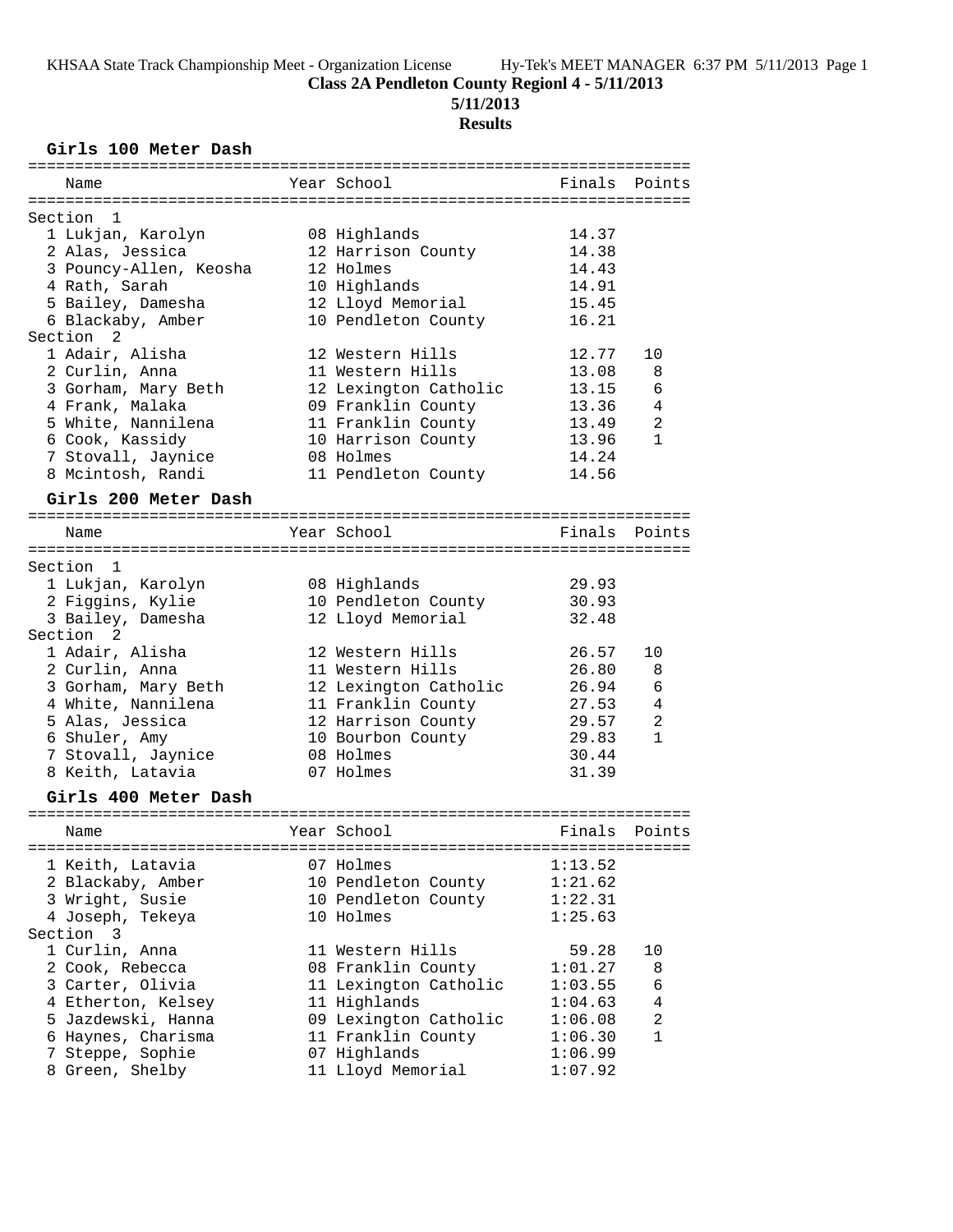**5/11/2013**

### **Results**

#### **Girls 800 Meter Run**

| ===========                      |                       |          |              |
|----------------------------------|-----------------------|----------|--------------|
| Name                             | Year School           | Finals   | Points       |
|                                  |                       |          |              |
| Section<br>1<br>1 Ossege, Sydney | 08 Highlands          | 2:28.41  | 10           |
| 2 Lawhorn, Ashley                | 09 Franklin County    | 2:29.95  | 8            |
| 3 Bochantin, Kerri               | 12 Franklin County    | 2:32.68  | 6            |
| 4 Tracy, Frances                 | 11 Highlands          | 2:32.92  | 4            |
| 5 Duffey, Gaby                   | 11 Lexington Catholic | 2:43.87  | 2            |
| 6 Vish, Natalie                  | 11 Lexington Catholic | 2:46.24  | 1            |
| 7 Levi, Mary                     | 09 Harrison County    | 2:48.41  |              |
| 8 Davis, Courtney                | 12 Lloyd Memorial     | 2:50.55  |              |
| 9 Tolbert, Alexis                | 10 Pendleton County   | 2:56.53  |              |
| 10 Caudill, Bailey               | 12 Harrison County    | 3:01.09  |              |
| 11 Green, Shelby                 | 11 Lloyd Memorial     | 3:03.40  |              |
| 12 Long, Alaria                  | 07 Holmes             | 3:12.69  |              |
| 13 Rodriguez, Dania              | 09 Bourbon County     | 3:36.90  |              |
| 14 Joseph, Tekeya                | 10 Holmes             | 3:37.17  |              |
| Girls 1600 Meter Run             |                       |          |              |
|                                  |                       |          |              |
| Name                             | Year School           | Finals   | Points       |
|                                  |                       |          |              |
| 1 Reinhart, Michaela             | 08 Lexington Catholic | 5:21.97  | 10           |
| 2 Mearns, Molly                  | 09 Highlands          | 5:23.77  | 8            |
| 3 Ossege, Sydney                 | 08 Highlands          | 5:28.66  | 6            |
| 4 Lawhorn, Ashley                | 09 Franklin County    | 5:39.05  | 4            |
| 5 Duncan, Sarah                  | 11 Lloyd Memorial     | 5:47.09  | 2            |
| 6 Llanora, Jodi                  | 10 Lexington Catholic | 6:01.32  | $\mathbf{1}$ |
| 7 Hyman, Danielle                | 12 Lloyd Memorial     | 6:06.36  |              |
| 8 Boyd, Leah                     | 10 Franklin County    | 6:29.24  |              |
| 9 Jenson, Xanthia                | 09 Pendleton County   | 6:43.63  |              |
| 10 Kakishita, Nanami             | 12 Bourbon County     | 7:43.20  |              |
| Girls 3200 Meter Run             |                       |          |              |
|                                  |                       |          |              |
| Name                             | Year School           | Finals   | Points       |
| 1 Reinhart, Michaela             | 08 Lexington Catholic | 11:32.62 | 10           |
| 2 Mearns, Molly                  | 09 Highlands          | 11:44.97 | 8            |
| 3 Duncan, Sarah                  | 11 Lloyd Memorial     | 11:58.17 | 6            |
| 4 Ossege, Lauren                 | 09 Highlands          | 12:17.21 | 4            |
| 5 Denigris, Dove                 | 10 Western Hills      | 12:46.30 | 2            |
| 6 Johnson, Emily                 | 10 Lexington Catholic | 13:13.26 | 1            |
| 7 Taylor, Kerry                  | 09 Franklin County    | 15:01.71 |              |
|                                  |                       |          |              |
| Girls 100 Meter Hurdles          |                       |          |              |
| Name                             | Year School           | Finals   | Points       |
|                                  |                       |          |              |
| 1 Rounds, Haley                  | 09 Pendleton County   | 21.32    | 1            |
| 2 Simmons, Janie                 | 09 Holmes             | 21.96    |              |
| 6 Gastright, Chloe               | 08 Highlands          | 21.48    |              |
| Section<br>2                     |                       |          |              |
| 1 Carr, Haley                    | 11 Harrison County    | 16.85    | 10           |
| 2 Mangold, Bridgette             | 11 Lexington Catholic | 17.57    | 8            |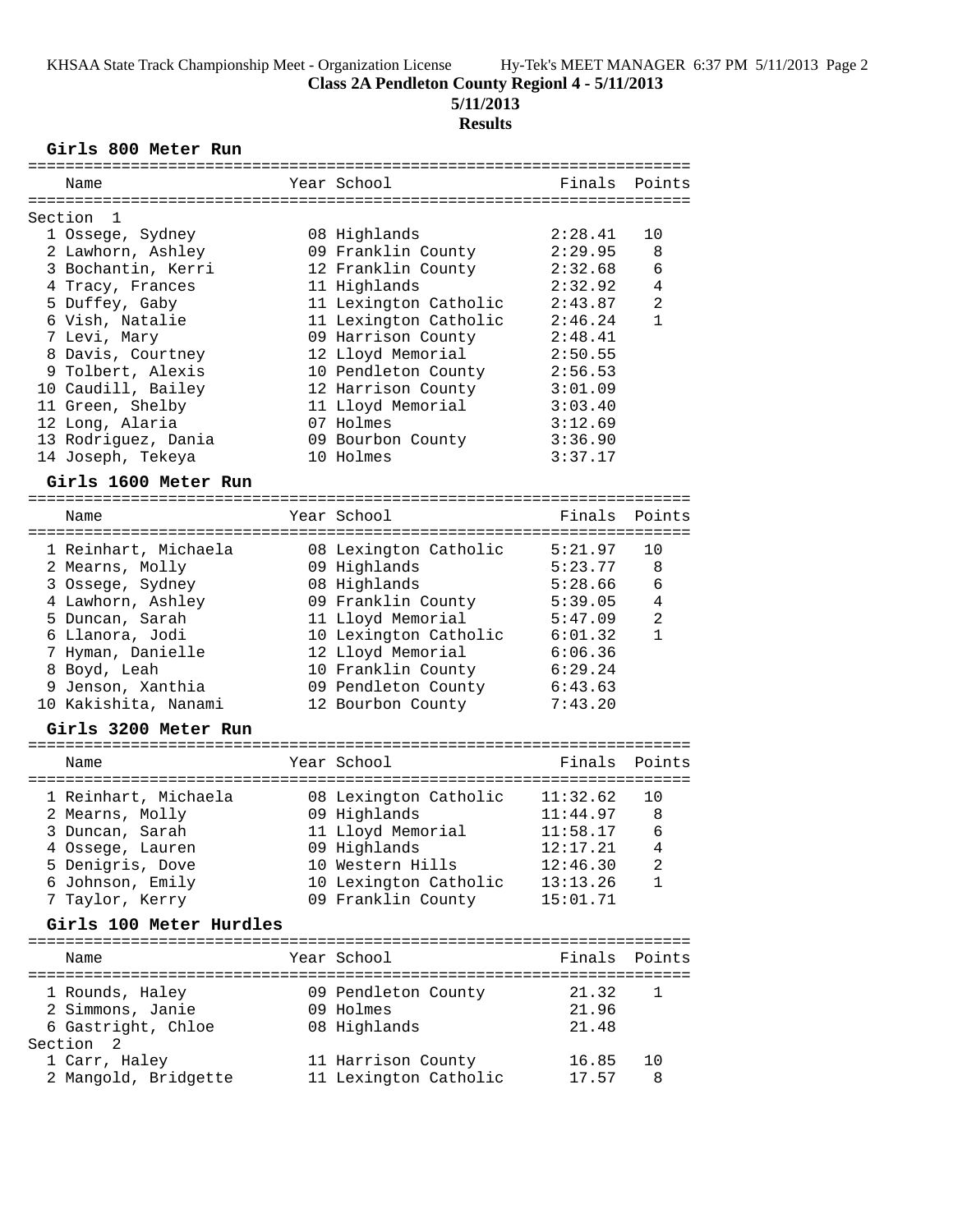**Class 2A Pendleton County Regionl 4 - 5/11/2013**

**5/11/2013**

| Girls 100 Meter Hurdles                                                                                              |                                                                                                                               |                                                 |              |
|----------------------------------------------------------------------------------------------------------------------|-------------------------------------------------------------------------------------------------------------------------------|-------------------------------------------------|--------------|
| 3 Lail, Mia<br>4 Mangold, Camille<br>5 Crittenden, Victoria<br>6 Hines, Lena<br>7 Ramirez, Andrea<br>-- Hall, Alaina | 10 Harrison County<br>09 Lexington Catholic<br>11 Western Hills<br>09 Bourbon County<br>09 Bourbon County<br>11 Western Hills | 17.59<br>18.55<br>19.42<br>21.35<br>21.48<br>FS | 6<br>4<br>2  |
| Girls 300 Meter Hurdles                                                                                              |                                                                                                                               |                                                 |              |
|                                                                                                                      |                                                                                                                               |                                                 |              |
| Name                                                                                                                 | Year School                                                                                                                   | Finals                                          | Points       |
| Section<br>1                                                                                                         |                                                                                                                               |                                                 |              |
| 1 Hines, Lena<br>2 Ramirez, Andrea<br>3 Rounds, Haley                                                                | 09 Bourbon County<br>09 Bourbon County<br>09 Pendleton County                                                                 | 58.60<br>59.78<br>1:02.15                       |              |
| Section 2<br>1 Mangold, Bridgette                                                                                    | 11 Lexington Catholic                                                                                                         | 48.17                                           | 10           |
| 2 Hall, Alaina                                                                                                       | 11 Western Hills                                                                                                              | 49.63                                           | 8            |
| 3 Carr, Haley                                                                                                        | 11 Harrison County                                                                                                            | 51.22                                           | 6            |
| 4 Mangold, Camille                                                                                                   | 09 Lexington Catholic                                                                                                         | 52.17                                           | 4            |
| 5 Mattox, Caylin                                                                                                     | 11 Harrison County                                                                                                            | 53.23                                           | 2            |
| 6 Dauer, Paige                                                                                                       | 11 Highlands                                                                                                                  | 53.97                                           | $\mathbf{1}$ |
| 7 Gastright, Chloe<br>8 Crittenden, Victoria                                                                         | 08 Highlands<br>11 Western Hills                                                                                              | 54.63<br>54.66                                  |              |
| Girls 4x100 Meter Relay                                                                                              |                                                                                                                               |                                                 |              |
|                                                                                                                      |                                                                                                                               |                                                 |              |
| School                                                                                                               |                                                                                                                               | Finals                                          | Points       |
| Section<br>1                                                                                                         |                                                                                                                               |                                                 |              |
| 1 Franklin County                                                                                                    |                                                                                                                               | 52.58                                           | 10           |
| 1) Coleman, Rebecca 11                                                                                               | 2) Newton, Sierra 09                                                                                                          |                                                 |              |
| 3) Frank, Malaka 09                                                                                                  | 4) White, Nannilena 11                                                                                                        |                                                 |              |
| 5) Coleman, Rachel 07                                                                                                | 6) Monicah, Sallee 10                                                                                                         |                                                 |              |
| 7) Timmons, Raven 12<br>2 Lexington Catholic                                                                         | 8) Cook, Rebecca 08                                                                                                           | 52.97                                           | 8            |
| 1) Kellen, Claire 11                                                                                                 | 2) Carter, Olivia 11                                                                                                          |                                                 |              |
| 3) Gorham, Mary Beth 12                                                                                              | 4) Appel, Natalie 11                                                                                                          |                                                 |              |
| 5) Jazdewski, Hanna 09                                                                                               | 6) Phillips, Lauren 10                                                                                                        |                                                 |              |
| 7) Hughes, Anna 11                                                                                                   | 8)                                                                                                                            |                                                 |              |
| 3 Highlands                                                                                                          |                                                                                                                               | 55.55                                           | 6            |
| 1) Etherton, Kelsey 11<br>3) Lukjan, Karolyn 08                                                                      | 2) Rath, Sarah 10<br>4) Lukjan, Kristyn 10                                                                                    |                                                 |              |
| 5) McDermott, Alicia 10                                                                                              | 6) Kappasser, Joy 09                                                                                                          |                                                 |              |
| 7) Reynolds, Megan 09                                                                                                | 8) Schenck, Hannah 10                                                                                                         |                                                 |              |
| 4 Holmes                                                                                                             |                                                                                                                               | 55.93                                           | 4            |
| 1) Stovall, Jaynice 08                                                                                               | 2) Keith, Latavia 07                                                                                                          |                                                 |              |
| 3) Pouncy-Allen, Keosha 12                                                                                           | 4) Harrell, Aaliyah 12                                                                                                        |                                                 |              |
| 5) Simmons, Janie 09<br>5 Western Hills                                                                              | 6) Harris, Gabrielle 10                                                                                                       | 56.31                                           | 2            |
| 1) Bradley, Kory 12                                                                                                  | 2) Crittenden, Victoria 11                                                                                                    |                                                 |              |
| 3) Harrod, Jenna 09                                                                                                  | 4) Peyton, Amberly 10                                                                                                         |                                                 |              |
| 5) Richardson, Kolby 11                                                                                              | 6) Adair, Alisha 12                                                                                                           |                                                 |              |
| 7) Curlin, Anna 11                                                                                                   | 8) Hall, Alaina 11                                                                                                            |                                                 |              |
| 6 Harrison County                                                                                                    |                                                                                                                               | 56.83                                           | ı            |
|                                                                                                                      |                                                                                                                               |                                                 |              |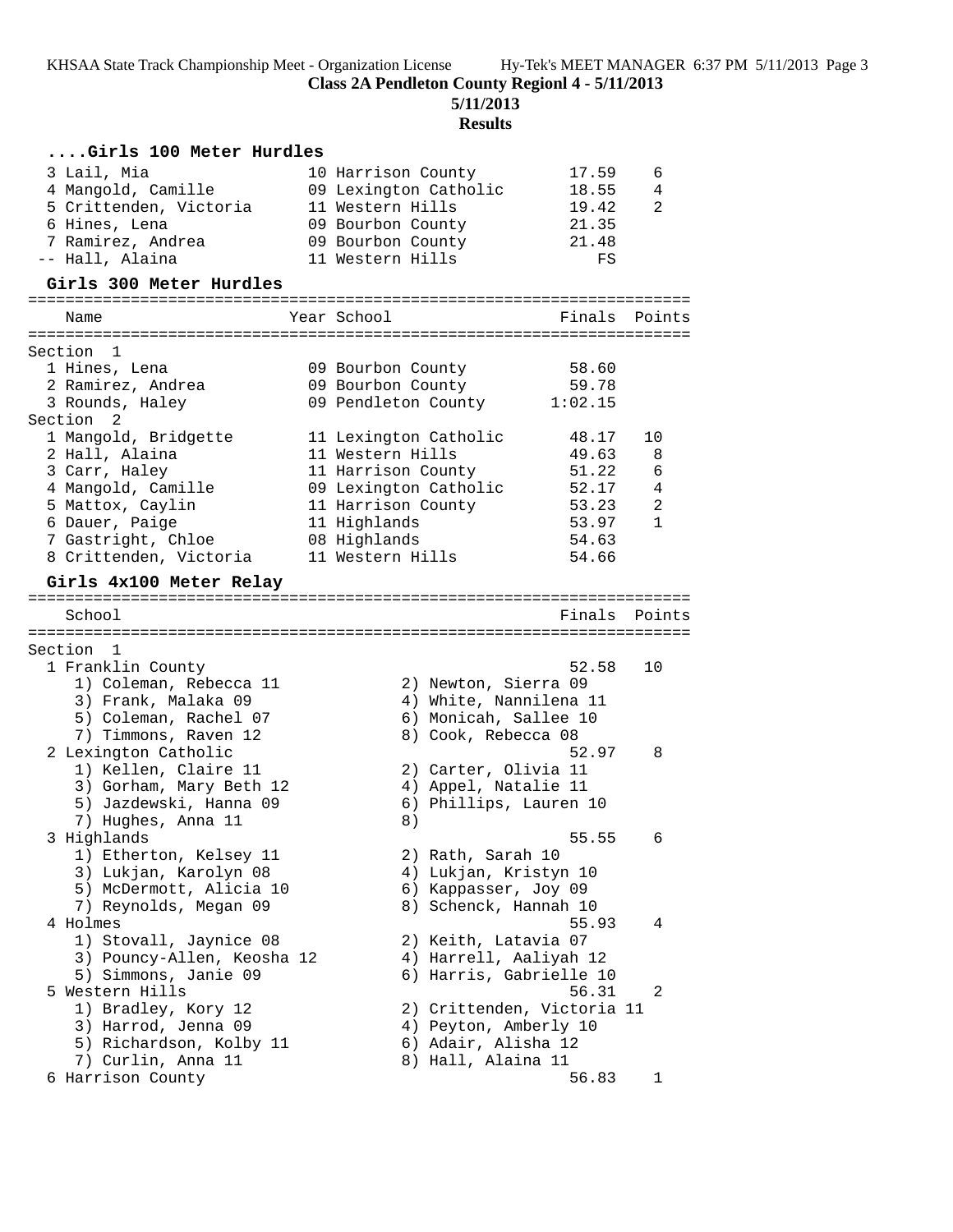KHSAA State Track Championship Meet - Organization License Hy-Tek's MEET MANAGER 6:37 PM 5/11/2013 Page 4 **Class 2A Pendleton County Regionl 4 - 5/11/2013 5/11/2013**

### **Results**

#### **....Girls 4x100 Meter Relay** 1) Mattox, Caylin 11 2) Boyers, Elizabeth 12 3) Wiggins, Brooklyn 11 (4) Lail, Mia 10 5) Martin, Tarah 09 6) Alas, Jessica 12 7) Cook, Kassidy 10  $\hphantom{\text{2.65}$  8) Lesak, Kinsey 11 7 Bourbon County 58.19 1) Rawlings, Kaitlyn 10 2) Courtney, Morgan 09 3) Ramirez, Andrea 09 (4) Shuler, Amy 10 5) Shuler, Madeline 10 6) 8 Pendleton County 58.94 1) Figgins, Kylie 10 2) Rounds, Haley 09 3) Wright, Susie 10 4) Mcintosh, Randi 11 5) Blackaby, Amber 10 6) Tolbert, Alexis 10 **Girls 4x200 Meter Relay** ======================================================================= School **Finals Points** Points Points Points Points Points Points Points Points Points Points Points Points Points Points Points Points Points Points Points Points Points Points Points Points Points Points Points Points Poi ======================================================================= 1 Franklin County 1:47.82 10 1) Coleman, Rebecca 11 2) Frank, Malaka 09 3) Cook, Rebecca 08 4) White, Nannilena 11 5) Timmons, Raven 12 6) Coleman, Rachel 07 7) Haynes, Charisma 11 8) Newton, Sierra 09 2 Lexington Catholic 1:48.08 8 1) Gorham, Mary Beth 12 2) Kellen, Claire 11 3) Carter, Olivia 11 4) Jazdewski, Hanna 09 5) Gorham, Sarah 11 6) Phillips, Lauren 10 7) Appel, Natalie 11 8) Mangold, Bridgette 11 3 Highlands 1:56.99 6 1) Etherton, Kelsey 11 2) Steppe, Sophie 07 3) Lukjan, Karolyn 08 4) Lukjan, Kristyn 10 5) McDermott, Alicia 10 6) Reynolds, Megan 09 7) Schenck, Hannah 10 8) Kappasser, Joy 09 4 Harrison County 1:58.97 4 1) Martin, Tarah 09 2) Carr, Haley 11 3) Wiggins, Brooklyn 11 4) Lesak, Kinsey 11 5) Alas, Jessica 12 6) Mattox, Caylin 11 7) Clarke, Lauren 10 8) Hurst, Rae Jean 10 5 Western Hills 1:59.84 2 1) Bradley, Kory 12 2) Peyton, Amberly 10 3) Richardson, Kolby 11 (4) Harrod, Jenna 09 5) Crittenden, Victoria 11  $\qquad\qquad$  6) Hall, Alaina 11 7) Adair, Alisha 12 8) Curlin, Anna 11 6 Holmes 2:01.12 1 1) Keith, Latavia 07 2) Simmons, Janie 09 3) Harrell, Aaliyah 12 4) Stovall, Jaynice 08 5) Pouncy-Allen, Keosha 12 6) Harris, Gabrielle 10 7 Bourbon County 2:01.63 1) Shuler, Amy 10 2) Rawlings, Kaitlyn 10 3) Schanding, Abby 09 4) Shuler, Madeline 10 5) Courtney, Morgan 09 6) Ramirez, Andrea 09 8 Pendleton County 2:08.22 1) Wright, Susie 10 2) Figgins, Kylie 10 3) Blackaby, Amber 10 4) Tolbert, Alexis 10 5) Mcintosh, Randi 11 6) Jenson, Xanthia 09 7) Rounds, Haley 09 8)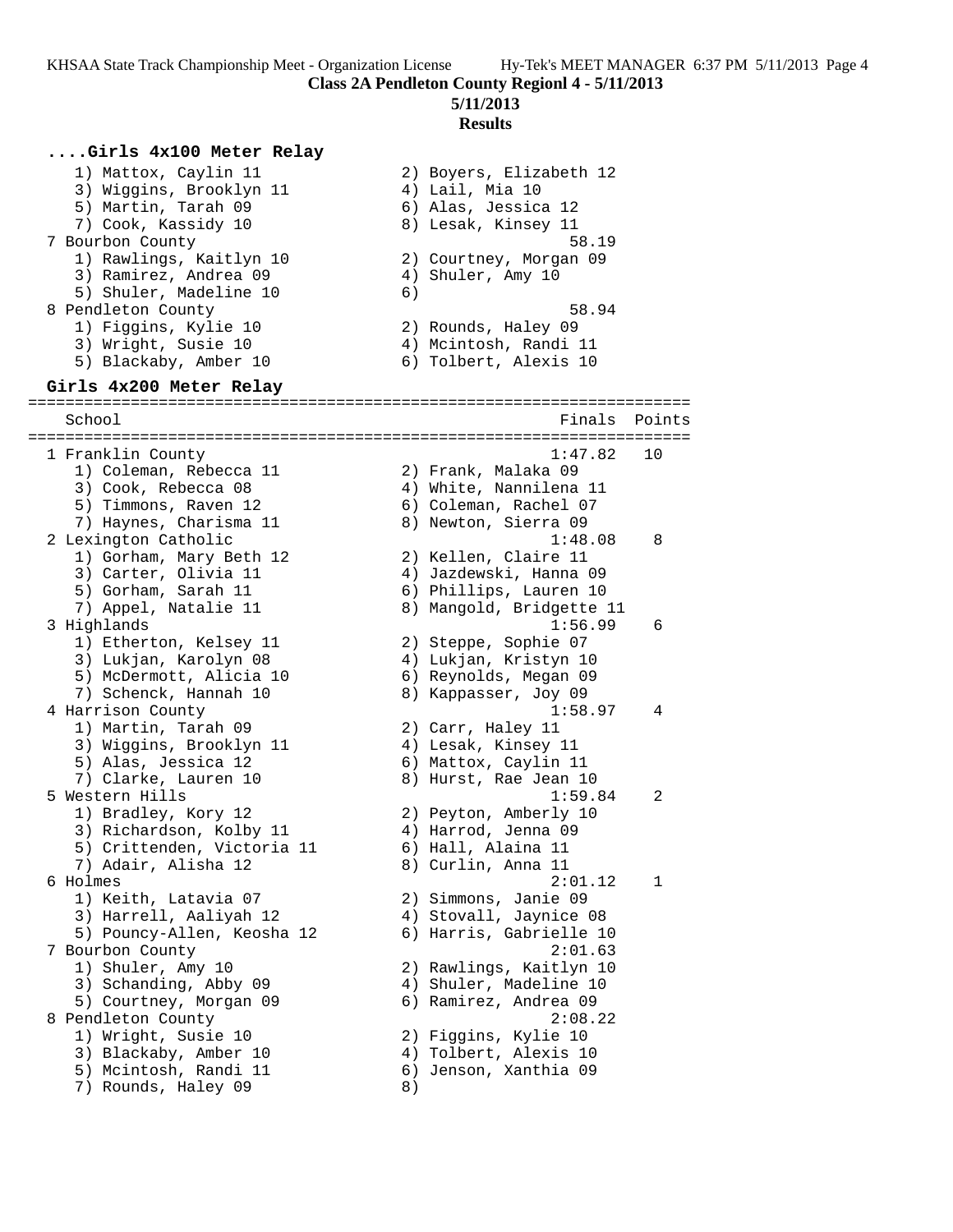# **5/11/2013**

#### **Results**

#### **Girls 4x400 Meter Relay**

| School                                                          |    | Finals                         | Points       |
|-----------------------------------------------------------------|----|--------------------------------|--------------|
| =============                                                   |    |                                |              |
|                                                                 |    |                                |              |
| 1 Franklin County                                               |    | 4:25.79                        | 10           |
| 1) Bochantin, Kerri 12                                          |    | 2) Lawhorn, Ashley 09          |              |
| 3) Haynes, Charisma 11                                          |    | 4) Cook, Rebecca 08            |              |
| 5) Coleman, Rebecca 11                                          |    | 6) White, Nannilena 11         |              |
| 7) Coleman, Rachel 07                                           |    | 8) Tipton, Savannah 07         |              |
| 2 Highlands                                                     |    | 4:26.13                        | 8            |
| 1) Ossege, Sydney 08                                            |    | 2) Etherton, Kelsey 11         |              |
| 3) Steppe, Sophie 07                                            |    | 4) Griffith, Beth Ann 08       |              |
| 5) Ossege, Lauren 09                                            |    | 6) Dauer, Paige 11             |              |
| 7) Reynolds, Megan 09                                           |    | 8) Gastright, Chloe 08         |              |
| 3 Lexington Catholic                                            |    | 4:28.32                        | 6            |
| 1) Carter, Olivia 11                                            |    | 2) Jazdewski, Hanna 09         |              |
| 3) Samuel, Kate 09                                              |    | 4) Duffey, Gaby 11             |              |
| 5) Gorham, Sarah 11                                             |    | 6) Appel, Natalie 11           |              |
| 7) Mangold, Bridgette 11                                        |    | 8) Vish, Natalie 11            |              |
| 4 Harrison County                                               |    | 4:34.64                        | 4            |
| 1) Alas, Jessica 12                                             |    | 2) Lesak, Kinsey 11            |              |
| 3) Carr, Haley 11                                               |    | 4) Martin, Tarah 09            |              |
| 5) Joy, Kayla 11                                                |    | 6) Bowman, Chelsea 09          |              |
| 7) Levi, Mary 09                                                |    | 8) Clarke, Lauren 10           |              |
| 5 Bourbon County                                                |    | 5:04.65                        | 2            |
| 1) Shuler, Madeline 10                                          |    | 2) Shuler, Amy 10              |              |
| 3) Schanding, Abby 09                                           |    | 4) Ramirez, Andrea 09          |              |
| 5) Hines, Lena 09                                               |    | 6) Machal, Chanadie 09         |              |
| 7) Rawlings, Kaitlyn 10                                         | 8) |                                |              |
| 6 Pendleton County                                              |    | 5:14.10                        | $\mathbf{1}$ |
| 1) Figgins, Kylie 10                                            |    | 2) Wright, Susie 10            |              |
| 3) Blackaby, Amber 10                                           |    | 4) Tolbert, Alexis 10          |              |
| 5) Jenson, Xanthia 09                                           | 6) |                                |              |
|                                                                 |    |                                |              |
| Girls 4x800 Meter Relay<br>;=================================== |    | ------------------------------ |              |
| School                                                          |    | Finals                         | Points       |
|                                                                 |    |                                |              |
| 1 Franklin County                                               |    | 10:23.54                       | 10           |
| 1) Bochantin, Kerri 12                                          |    | 2) Lawhorn, Ashley 09          |              |

 1) Bochantin, Kerri 12 2) Lawhorn, Ashley 09 3) Cook, Rebecca 08 4) Coleman, Rebecca 11 5) Coleman, Rachel 07 (6) Taylor, Kerry 09 7) White, Nannilena 11 8) Haynes, Charisma 11 2 Highlands 10:26.83 8 1) Dauer, Paige 11 2) Tracy, Frances 11 3) Farley, Alyssa 11 4) Gastright, Chloe 08 5) Mearns, Molly 09  $\,$  6) Ossege, Lauren 09 7) Ossege, Sydney 08 8 8) Etherton, Kelsey 11 3 Lloyd Memorial 10:53.69 6 1) Green, Shelby 11 2) Hyman, Danielle 12 3) Davis, Courtney 12 (4) Duncan, Sarah 11 5) Adem, Nejmo 12 6) Gutierrez, Dayana 08 7) Bailey, Damesha 12 8) Marshall, Micaela 09 4 Lexington Catholic 11:09.02 4 1) Vish, Natalie 11 2) Duffey, Gaby 11 3) Johnson, Emily 10 4) Llanora, Jodi 10 5) Gorham, Sarah 11 (6) King, Emma 11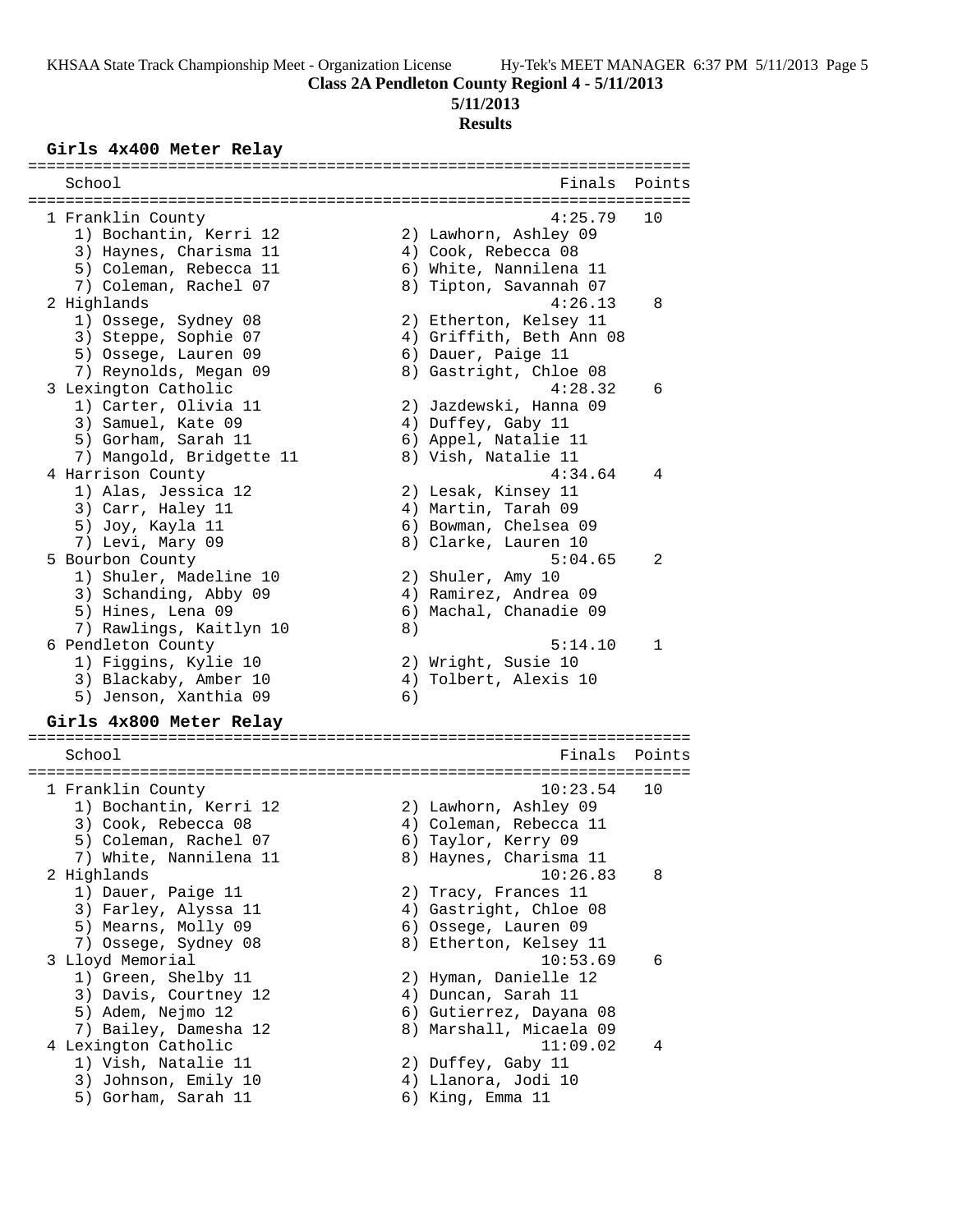#### **5/11/2013**

#### **Results**

## **....Girls 4x800 Meter Relay**

| 5 Western Hills         | - 2<br>11:23.59           |
|-------------------------|---------------------------|
| 1) Hager, Alexis 09     | 2) Bradley, Kory 12       |
| 3) Harrod, Jenna 09     | 4) Denigris, Dove 10      |
| 5) Andrews, Bryttani 11 | 6) Hamilton, Anastasia 09 |

- 7) Burton, Brenna 11 and 8) 6 Harrison County 11:39.11 1 1) Joy, Kayla 11 2) Levi, Mary 09
- 3) Caudill, Bailey 12 (4) Martin, Tarah 09 5) Alas, Jessica 12 6) Bowman, Chelsea 09 7) Clarke, Lauren 10 (8) **Boys 100 Meter Dash**

======================================================================= Name The Year School The Finals Points ======================================================================= Section 2 1 Anness, Ben 12 Harrison County 11.97 2 May, Austin 10 Western Hills 12.10 3 Zeigler, Ben 09 Highlands 12.26 4 Ross-Tyus, Delijah 10 Holmes 12.34 5 Hille, Seth 08 Holmes 12.65 6 Fleharty, Daniel 09 Pendleton County 12.65 7 Hunt, Kenny 12 Harrison County 12.77 8 Condon, Brian 11 Highlands 12.98 Section 3 1 Timmons, Ryan 12 Franklin County 11.18 10 2 Kumengisa, Amoh 12 Lexington Catholic 11.50 8 3 Mcdowell, Logan 10 Covington Catholic 11.81 6 4 Egbers, Ethan 12 Covington Catholic 11.82 4 5 Guidry, Malik 11 Lexington Catholic 11.91 2 6 Nicholson, Mason 12 Western Hills 12.19 1 7 Hill, Marquaze 09 Bourbon County 12.25

-- Franklin, Jaquan 12 Pendleton County FS

### **Boys 200 Meter Dash**

| Name               | Year School           | Finals | Points         |
|--------------------|-----------------------|--------|----------------|
|                    |                       |        |                |
| Section 2          |                       |        |                |
| 1 Bradford, Devin  | 10 Holmes             | 24.39  |                |
| 2 May, Austin      | 10 Western Hills      | 24.51  |                |
| 3 Kendall, Nick    | 09 Highlands          | 24.91  |                |
| 4 Orcutt, Billy    | 09 Bourbon County     | 25.09  |                |
| 5 Decker, Logan    | 10 Pendleton County   | 25.77  |                |
| 6 Plummer, Wyatt   | 10 Covington Catholic | 25.90  |                |
| 7 Hill, Marquaze   | 09 Bourbon County     | 26.10  |                |
| 8 Nunnelley, Derek | 10 Harrison County    | 26.13  |                |
| Section 3          |                       |        |                |
| 1 Timmons, Ryan    | 12 Franklin County    | 22.63  | 10             |
| 2 Nash, Casey      | 12 Lexington Catholic | 22.74  | 8              |
| 3 Greene, Ryan     | 11 Highlands          | 23.25  | 6              |
| 4 Isaacs, Jp       | 11 Western Hills      | 23.62  | $\overline{4}$ |
| 5 Kumengisa, Amoh  | 12 Lexington Catholic | 23.66  | $\overline{2}$ |
| 6 Kendall, Scott   | 12 Harrison County    | 24.13  | 1              |
| 7 Franklin, Jaquan | 12 Pendleton County   | 24.19  |                |
|                    |                       |        |                |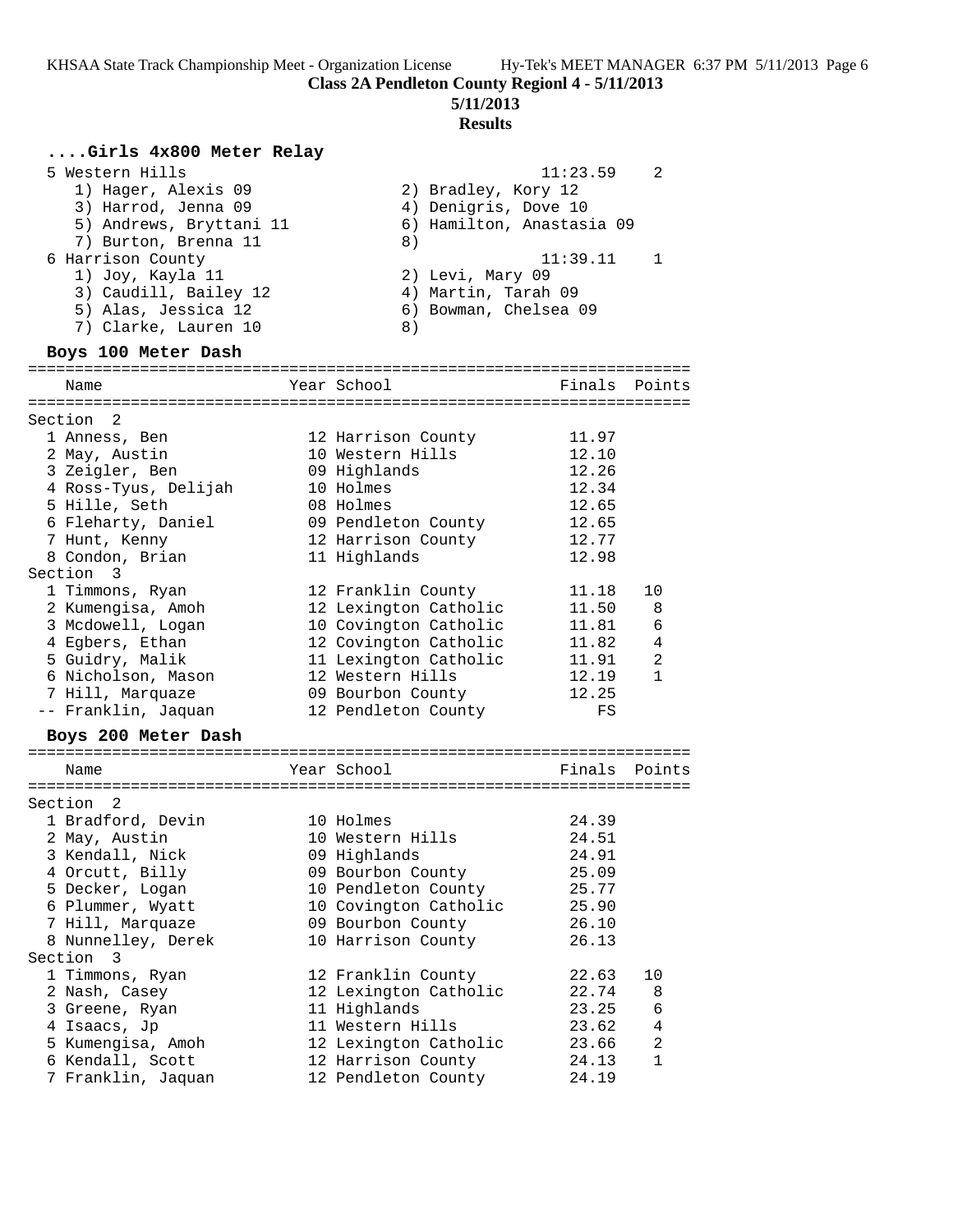**Class 2A Pendleton County Regionl 4 - 5/11/2013**

**5/11/2013**

| Boys 200 Meter Dash<br>8 Egbers, Ethan | 12 Covington Catholic | 24.26   |                |
|----------------------------------------|-----------------------|---------|----------------|
| Boys 400 Meter Dash                    |                       |         |                |
| Name                                   | Year School           | Finals  | Points         |
| Section 2                              |                       |         |                |
| 1 Anness, Ben                          | 12 Harrison County    | 54.83   |                |
| 2 Franxman, Montgomery                 | 10 Pendleton County   | 55.68   |                |
| 3 Plummer, Wyatt                       | 10 Covington Catholic | 57.05   |                |
| Section 3                              |                       |         |                |
| 1 Greene, Ryan                         | 11 Highlands          | 50.41   | 10             |
| 2 Nash, Alex                           | 12 Lexington Catholic | 51.05   | 8              |
| 3 Nash, Casey                          | 12 Lexington Catholic | 52.31   | 6              |
| 4 Gomez, Joseph                        | 12 Bourbon County     | 53.40   | 4              |
| 5 Kendall, Scott                       | 12 Harrison County    | 53.46   | 2              |
| 6 Pulsfort, Jared                      | 08 Highlands          | 54.57   | $\mathbf{1}$   |
| 7 Flood, Jared                         | 10 Covington Catholic | 55.42   |                |
| 8 Freeman, Robert                      | 11 Lloyd Memorial     | 55.59   |                |
| Boys 800 Meter Run                     |                       |         |                |
|                                        |                       |         |                |
| Name                                   | Year School           | Finals  | Points         |
| Section 1                              |                       |         |                |
| 1 Laureano, Nicholas                   | 12 Lexington Catholic | 1:58.77 | 10             |
| 2 Griffith, John Michael               | 11 Highlands          | 2:02.96 | 8              |
| 3 Carr, Grant                          | 11 Harrison County    | 2:05.30 | 6              |
| 4 Kruse, Cameron                       | 12 Highlands          | 2:08.42 | 4              |
| 5 Couch, Bradley                       | 11 Covington Catholic | 2:08.83 | 2              |
| 6 Johnson, Cameron                     | 11 Holmes             | 2:08.95 | $\mathbf{1}$   |
| 7 Flynn, Austin                        | 09 Covington Catholic | 2:14.62 |                |
| 8 Short, Austin                        | 10 Harrison County    | 2:17.57 |                |
| 9 Tandy, Seiver                        | 09 Franklin County    | 2:17.66 |                |
| 10 Curtis, Allen                       | 10 Lexington Catholic | 2:25.27 |                |
| 11 Maldonado, Bernardo                 | 12 Bourbon County     | 2:27.30 |                |
| 12 Jones, Clayton                      | 09 Bourbon County     | 2:32.93 |                |
| 13 Bailey, Tj                          | 10 Lloyd Memorial     | 2:39.72 |                |
| -- Dickerson, Gregg                    | 12 Holmes             | DQ      |                |
| Boys 1600 Meter Run                    |                       |         |                |
|                                        | Year School           | Finals  | Points         |
| Name                                   |                       |         |                |
| 1 Laureano, Nicholas                   | 12 Lexington Catholic | 4:31.22 | 10             |
| 2 Griffith, John Michael               | 11 Highlands          | 4:34.59 | 8              |
| 3 Menke, Brian                         | 11 Covington Catholic | 4:36.77 | 6              |
| 4 Faulconer, Joey                      | 12 Harrison County    | 4:37.59 | $\overline{4}$ |
| 5 Couch, Bradley                       | 11 Covington Catholic | 4:44.66 | 2              |
| 6 Shuley, Ethan                        | 09 Highlands          | 4:46.97 | $\mathbf{1}$   |
| 7 Johnson, Cameron                     | 11 Holmes             | 4:48.19 |                |
| 8 Thomas, Joseph                       | 11 Harrison County    | 4:57.59 |                |
| 9 Katzenmaier, Kagen                   | 11 Lexington Catholic | 5:04.06 |                |
| 10 Lea, Walker                         | 10 Pendleton County   | 5:27.81 |                |
| 11 Sanguigni, Micheal                  | 10 Bourbon County     | 5:32.13 |                |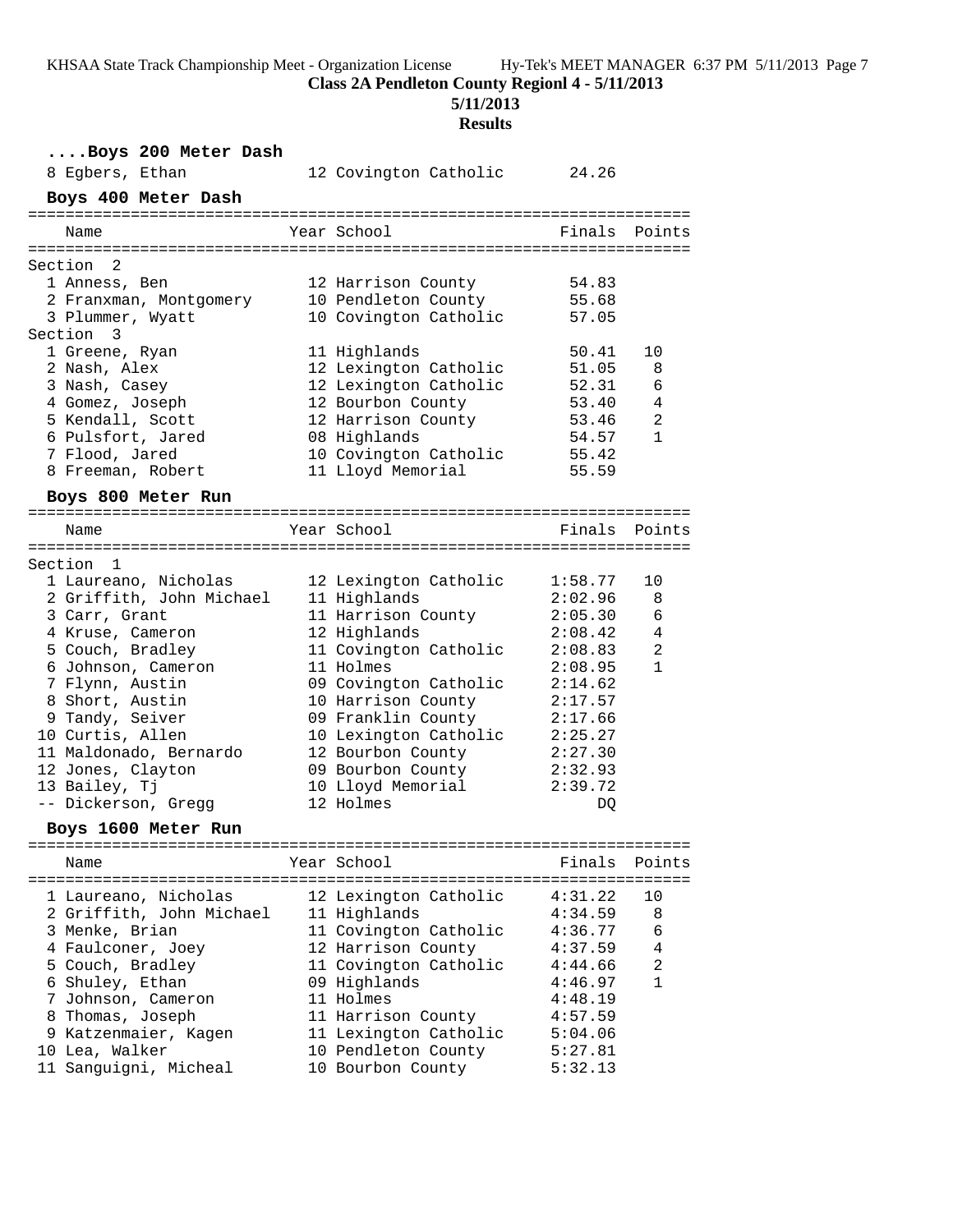**Class 2A Pendleton County Regionl 4 - 5/11/2013**

**5/11/2013**

| Boys 1600 Meter Run                    |                                           |                |                |
|----------------------------------------|-------------------------------------------|----------------|----------------|
| 12 Jones, Clayton                      | 09 Bourbon County                         | 5:35.11        |                |
| 13 Anderson, Jacob                     | 09 Western Hills                          | 5:37.50        |                |
| 14 Dickerson, Gregg                    | 12 Holmes                                 | 5:45.22        |                |
| 15 Davis, Kyle                         | 09 Lloyd Memorial                         | 5:52.10        |                |
| 16 Parsons, Tommy                      | 10 Franklin County 6:17.55                |                |                |
| Boys 3200 Meter Run                    |                                           |                |                |
| Name                                   | Year School                               | Finals         | Points         |
|                                        |                                           |                |                |
| 1 Menke, Brian                         | 11 Covington Catholic                     | 9:58.33        | 10             |
| 2 Laureano, Nicholas                   | 12 Lexington Catholic 10:04.64            |                | 8              |
| 3 Shuley, Ethan                        | 09 Highlands                              | 10:04.72       | 6              |
| 4 Griffith, John Michael               | 11 Highlands                              | 10:20.21       | $\overline{4}$ |
| 5 Laureano, Jack                       | 10 Lexington Catholic                     | 10:31.26       | 2              |
| 6 Jones, Keenan                        | 10 Western Hills                          | 10:31.38       | $\mathbf{1}$   |
| 7 Zimmerman, Jake                      | 11 Covington Catholic                     | 10:41.90       |                |
| 8 Faulconer, Joey                      | 12 Harrison County                        | 10:45.88       |                |
| 9 Smith, Ross                          | 10 Harrison County                        | 11:09.20       |                |
| 10 Wyatt, Brian                        | 12 Franklin County                        | 11:24.46       |                |
| 11 Lea, Walker                         | 10 Pendleton County                       | 12:01.96       |                |
| 12 Sallee, Cody                        | 10 Bourbon County                         | 12:25.33       |                |
| 13 Johnson, Hunter                     | 08 Bourbon County                         | 12:28.72       |                |
| 14 Dickerson, Brian                    | 10 Holmes                                 | 12:32.70       |                |
| 15 Davis, Kyle                         | 09 Lloyd Memorial                         | 12:58.45       |                |
|                                        |                                           |                |                |
| Boys 110 Meter Hurdles                 |                                           |                |                |
| Name                                   | Year School                               |                | Finals Points  |
|                                        |                                           |                |                |
| 1 Hensley, Brad                        | 09 Bourbon County                         | 20.48          |                |
| 2 Newcomb, Zach                        | 09 Lexington Catholic                     | 20.55          |                |
| Section <sub>2</sub>                   |                                           |                |                |
| 1 Murphy, Cameron                      | 11 Western Hills                          | 16.20          | 10             |
| 2 Klapheke, Daniel                     | 12 Harrison County                        | 16.40          | 8              |
| 3 Burus, Colton                        | 09 Harrison County                        | 16.82          | 6              |
| 4 Catron, Chris                        | 12 Franklin County                        | 17.00          | $\overline{4}$ |
| 5 Jacobs, Nick                         | 09 Covington Catholic                     | 17.01          | 2              |
| 6 Panoushek, Sean                      | 11 Covington Catholic                     | 18.44          | $\mathbf{1}$   |
| 7 Hardy, Drew                          |                                           |                |                |
|                                        | 11 Lexington Catholic                     | 18.76          |                |
| 8 Johnson, Jordan                      | 09 Highlands                              | 20.51          |                |
| Boys 300 Meter Hurdles                 |                                           |                |                |
|                                        |                                           |                |                |
| Name                                   | Year School                               | Finals         | Points         |
| Section<br>- 1                         |                                           |                |                |
| 1 Mitchell, Noah                       |                                           | 48.00          |                |
| 2 Johnson, Jordan                      | 11 Lexington Catholic<br>09 Highlands     | 50.18          |                |
| 3 Hensley, Brad                        | 09 Bourbon County                         | 57.09          |                |
|                                        |                                           | 1:06.00        |                |
| 4 Nugent, Jamie<br>Section<br>2        | 09 Pendleton County                       |                |                |
|                                        |                                           |                | 10             |
| 1 Murphy, Cameron<br>2 Panoushek, Sean | 11 Western Hills<br>11 Covington Catholic | 40.77<br>43.67 | 8              |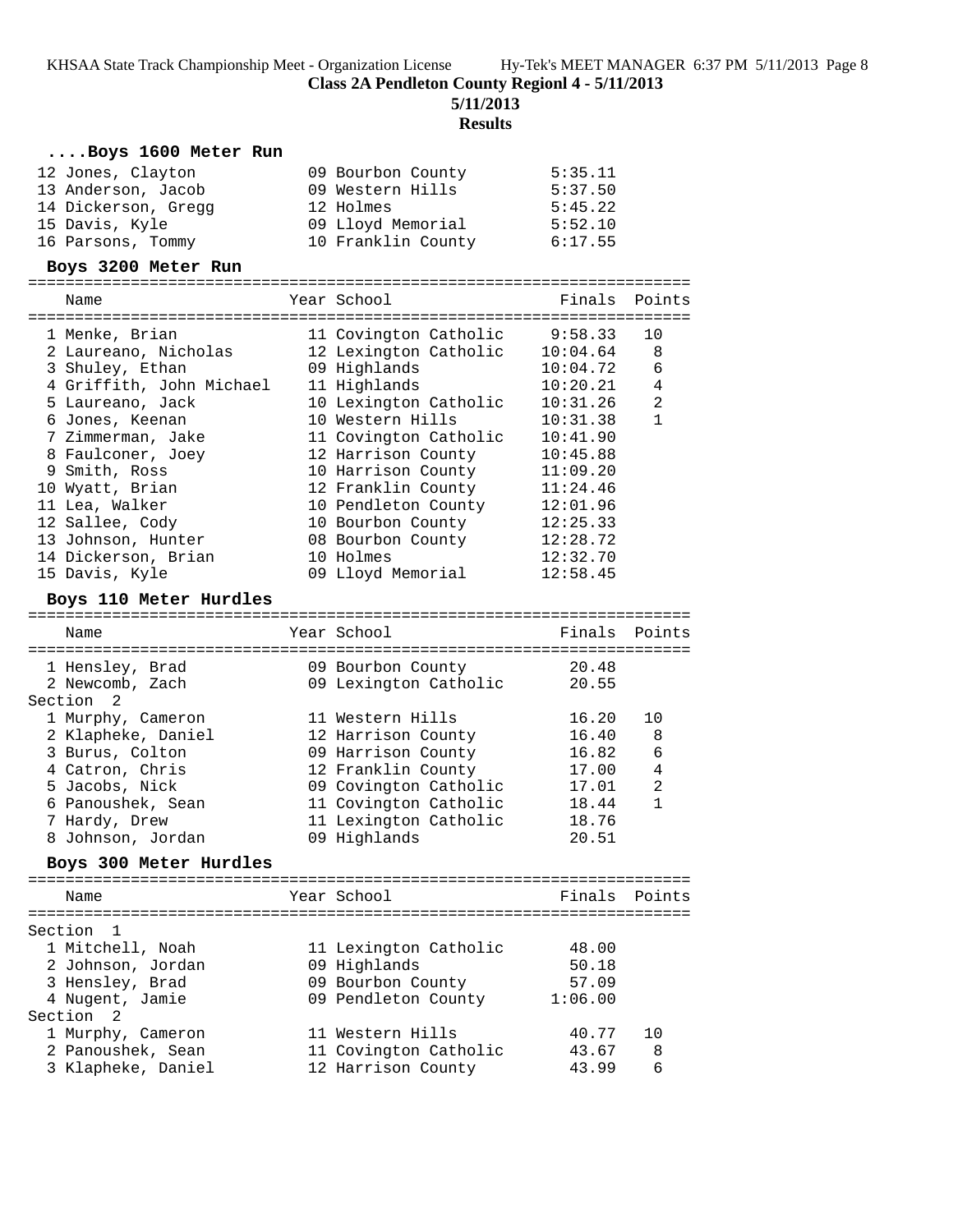**Class 2A Pendleton County Regionl 4 - 5/11/2013**

**5/11/2013**

| Boys 300 Meter Hurdles                            |                       |                                                  |        |              |
|---------------------------------------------------|-----------------------|--------------------------------------------------|--------|--------------|
| 4 Cox, Chris                                      | 11 Highlands          |                                                  | 45.36  | 4            |
| 5 Hardy, Drew                                     | 11 Lexington Catholic |                                                  | 46.05  | 2            |
| 6 Wardlaw, Freddie                                | 11 Holmes             |                                                  | 46.28  | $\mathbf{1}$ |
| 7 Jacobs, Nick                                    | 09 Covington Catholic |                                                  | 46.46  |              |
| 8 Burus, Colton                                   | 09 Harrison County    |                                                  | 46.61  |              |
| Boys 4x100 Meter Relay                            |                       |                                                  |        |              |
| School                                            |                       |                                                  | Finals | Points       |
|                                                   |                       |                                                  |        |              |
| Section<br>1                                      |                       |                                                  |        |              |
| 1 Pendleton County                                |                       |                                                  | 49.13  |              |
| 1) Decker, Logan 10<br>3) Franxman, Montgomery 10 |                       | 2) Fleharty, Daniel 09<br>4) Franklin, Jaquan 12 |        |              |
| 5) Vanorio, Caleb 10                              |                       | 6) Walters, Zach 12                              |        |              |
| Section 2                                         |                       |                                                  |        |              |
| 1 Lexington Catholic                              |                       |                                                  | 44.65  | 10           |
| 1) Guidry, Malik 11                               |                       | 2) Nash, Casey 12                                |        |              |
| 3) Snowden, Kairon 11                             |                       | 4) Kumengisa, Amoh 12                            |        |              |
| 5) Mitchell, Noah 11                              |                       | 6) Van Leeuwen, Alex 12                          |        |              |
| 7) Nash, Alex 12                                  | 8)                    |                                                  |        |              |
| 2 Covington Catholic                              |                       |                                                  | 46.98  | 8            |
| 1) Mcdowell, Logan 10                             |                       | 2) Flood, Jared 10                               |        |              |
| 3) Panoushek, Sean 11                             |                       | 4) Egbers, Ethan 12                              |        |              |
| 5) Skubak, Aj 11                                  |                       | 6) Howard, Christian 12                          |        |              |
| 7) Plummer, Wyatt 10                              |                       | 8) Turner, Matthew 09                            |        |              |
| 3 Western Hills                                   |                       |                                                  | 47.10  | 6            |
| 1) Isaacs, Jp 11                                  |                       | 2) Raymond, Nick 10                              |        |              |
| 3) Tinsley, Ben 10                                |                       | 4) Nicholson, Mason 12                           |        |              |
| 5) Olds, Jake 11                                  | 8)                    | 6) May, Austin 10                                |        |              |
| 7) Murphy, Cameron 11<br>4 Harrison County        |                       |                                                  | 47.82  | 4            |
| 1) Mastin, Zach 10                                |                       | 2) Puckett, Todd 12                              |        |              |
| 3) Willis, J. j. 10                               |                       | 4) Kinney, Davonte 09                            |        |              |
| 5) Hurst, Derrick 12                              |                       | 6) Nunnelley, Derek 10                           |        |              |
| 7) Jenkins, Brock 09                              |                       | 8) Kenney, Jordan 11                             |        |              |
| 5 Holmes                                          |                       |                                                  | 48.26  | 2            |
| 1) Ross-Tyus, Delijah 10                          |                       | 2) Wardlaw, Freddie 11                           |        |              |
| 3) Hille, Seth 08                                 |                       | 4) Bradford, Devin 10                            |        |              |
| 5) Boykin, Terry 08                               |                       | 6) Gerwe, Jacob 08                               |        |              |
| 7) Vickers, Freddie 10                            |                       | 8) Housworth, Kenny 12                           |        |              |
| 6 Highlands                                       |                       |                                                  | 48.52  | 1            |
| 1) Hayes, Jalen 11                                |                       | 2) Zeigler, Ben 09                               |        |              |
| 3) Kendall, Nick 09                               |                       | 4) Condon, Brian 11                              |        |              |
| 5) Myers, Blake 12                                |                       | 6) Johnson, Hank 09                              |        |              |
| 7) Mettens, Jc 12<br>7 Bourbon County             |                       | 8) Cox, Chris 11                                 |        |              |
| 1) Orcutt, Billy 09                               |                       | 2) Dixon, Victor 11                              | 48.56  |              |
| 3) Sikes, Joey 12                                 |                       | 4) Hill, Marquaze 09                             |        |              |
| 5) Gomez, Joseph 12                               |                       | 6) Holman, Brent 10                              |        |              |
| 7) Johnson, Charles 11                            | 8)                    |                                                  |        |              |
| 8 Lloyd Memorial                                  |                       |                                                  | 49.43  |              |
| 1) Bailey, Tj 10                                  |                       | 2) Thompson, D'Andre 12                          |        |              |
| 3) Withers, Dylan 11                              |                       | 4) Freeman, Robert 11                            |        |              |
| 5) Hunt, Ben 08                                   |                       | 6) Nieporte, Nick 11                             |        |              |
|                                                   |                       |                                                  |        |              |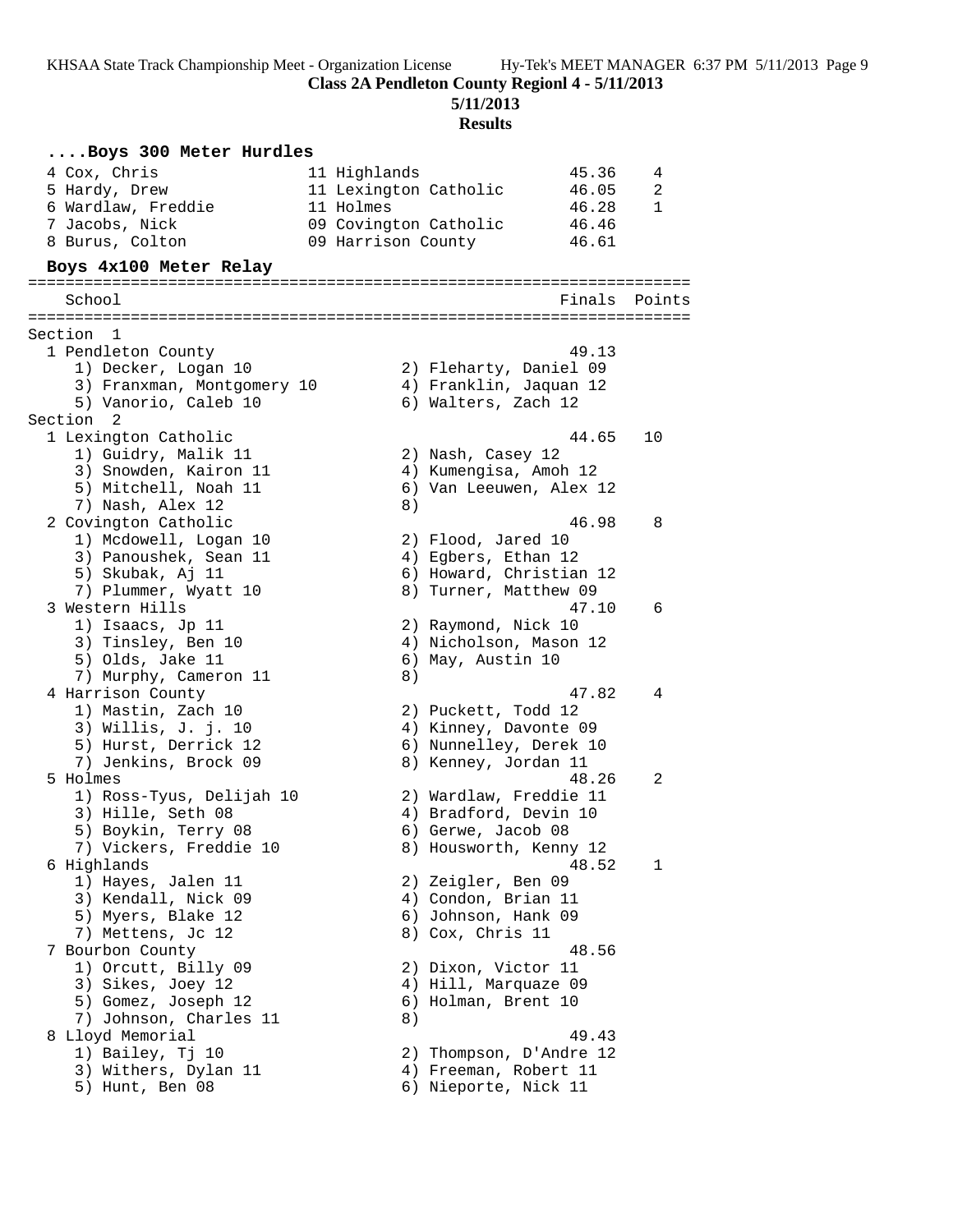#### **5/11/2013**

#### **Results**

**....Boys 4x100 Meter Relay** 7) Ball, Darnell 10 8) Evans, Jaquan 10 **Boys 4x200 Meter Relay** ======================================================================= School **Finals** Points ======================================================================= Section 1 1 Pendleton County 1:48.39 1) Decker, Logan 10 2) Fleharty, Daniel 09 3) Franxman, Montgomery 10 4) Walters, Zach 12 5) Vanorio, Caleb 10 6) Franklin, Jaquan 12 Section 2<br>1 Lexington Catholic 1 Lexington Catholic 1:32.57 10 1) Kumengisa, Amoh 12 2) Guidry, Malik 11 3) Nash, Alex 12 (2008) 4) Nash, Casey 12 5) Snowden, Kairon 11 6) Wachs, Parker 12 7) Mitchell, Noah 11 8) Van Leeuwen, Alex 12 2 Harrison County 1:34.69 8 1) Anness, Ben 12 2) Kendall, Scott 12 3) Puckett, Todd 12 4) Willis, J. j. 10 5) Kenney, Jordan 11  $\hskip1cm \hskip1cm 6)$  Nunnelley, Derek 10 3 Covington Catholic 1:35.58 6 1) Mcdowell, Logan 10 2) Flood, Jared 10 3) Skubak, Aj 11 (4) Egbers, Ethan 12 5) Plummer, Wyatt 10 (6) Goebel, Tony 11 7) Miller, Matt 11 8) Turner, Matthew 09 4 Highlands 1:35.77 4 1) Dupont, Devin 10 2) Greene, Ryan 11 3) Myers, Blake 12 4) Pulsfort, Jared 08 5) Hayes, Jalen 11 6) Kendall, Nick 09 7) Zeigler, Ben 09 8) Condon, Brian 11 5 Holmes 1:38.33 2 1) Hille, Seth 08 2) Vickers, Freddie 10 3) Ross-Tyus, Delijah 10 4) Bradford, Devin 10 5) Housworth, Kenny 12 6) Boykin, Terry 08 7) Mincy, Shawndale 09 8) Wardlaw, Freddie 11 6 Western Hills 1:38.60 1 1) Isaacs, Jp 11 2) May, Austin 10 3) Murphy, Cameron 11 4) Nicholson, Mason 12 5) Olds, Jake 11 6) Raymond, Nick 10 7) Tinsley, Ben 10 8) 7 Bourbon County 1:39.06 1) Gomez, Joseph 12 2) Dixon, Victor 11 3) Sikes, Joey 12 4) Hill, Marquaze 09 5) Holman, Brent 10 (6) Orcutt, Billy 09 7) Johnson, Charles 11 8) 8 Lloyd Memorial 1:41.83 1) Bailey, Tj 10 2) Thompson, D'Andre 12 3) Freeman, Robert 11 (4) Withers, Dylan 11 5) Nieporte, Nick 11 6) Ball, Darnell 10 7) Hunt, Ben 08 8)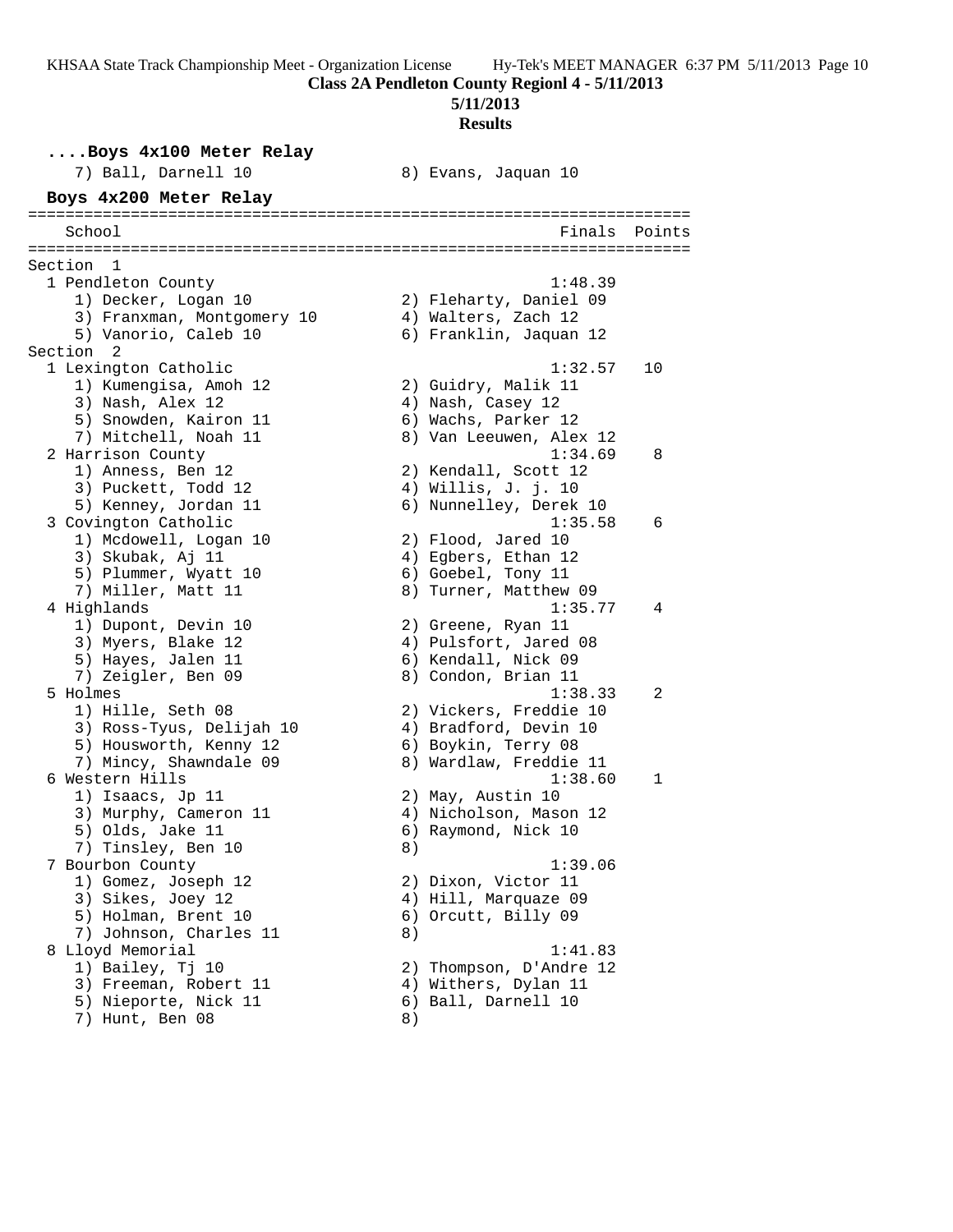**Class 2A Pendleton County Regionl 4 - 5/11/2013**

# **5/11/2013**

# **Results**

# **Boys 4x400 Meter Relay**

| School                       |    | Finals                     | Points       |
|------------------------------|----|----------------------------|--------------|
|                              |    |                            |              |
| 1 Highlands                  |    | 3:36.27                    | 10           |
| 1) Myers, Blake 12           |    | 2) Dupont, Devin 10        |              |
| 3) Pulsfort, Jared 08        |    | 4) Greene, Ryan 11         |              |
| 5) Griffith, John Michael 11 |    | 6) Kendall, Nick 09        |              |
| 7) Backscheider, Will 09     |    | 8) Gray, Matthew 09        |              |
| 2 Harrison County            |    | 3:39.36                    | 8            |
| 1) Anness, Ben 12            |    | 2) Carr, Grant 11          |              |
| 3) Kendall, Scott 12         |    | 4) Hurst, Derrick 12       |              |
| 5) Jenkins, Brock 09         |    | 6) Faulconer, Joey 12      |              |
| 7) Short, Austin 10          |    | 8) Thomas, Joseph 11       |              |
| 3 Western Hills              |    | 3:41.39                    | 6            |
| 1) Isaacs, Jp 11             |    | 2) Jones, Keenan 10        |              |
| 3) May, Austin 10            |    | 4) Murphy, Cameron 11      |              |
| 5) Nicholson, Mason 12       |    | 6) Patton, Austin 10       |              |
| 7) Raymond, Nick 10          |    | 8) Tinsley, Ben 10         |              |
| 4 Lexington Catholic         |    | 3:43.41                    | 4            |
| 1) Van Leeuwen, Alex 12      |    | 2) Brieske, Chase 10       |              |
| 3) Curtis, Allen 10          |    | 4) Nash, Alex 12           |              |
| 5) Nash, Casey 12            |    | 6) Laureano, Nicholas 12   |              |
| 7) Tomassoni, Matthew 10     |    | 8) Vollet, Colin 09        |              |
| 5 Holmes                     |    | 3:49.35                    | 2            |
|                              |    |                            |              |
| 1) Boykin, Terry 08          |    | 2) Wardlaw, Freddie 11     |              |
| 3) Housworth, Kenny 12       |    | 4) Bradford, Devin 10      |              |
| 5) Mincy, Shawndale 09       |    | 6) Williamson, David 08    |              |
| 7) Gerwe, Jacob 08           | 8) |                            |              |
| 6 Covington Catholic         |    | 3:50.32                    | $\mathbf{1}$ |
| 1) Panoushek, Sean 11        |    | 2) Turner, Matthew 09      |              |
| 3) Skubak, Aj 11             |    | 4) Flood, Jared 10         |              |
| 5) Mcdowell, Logan 10        |    | 6) Egbers, Ethan 12        |              |
| 7) Flynn, Austin 09          |    | 8) Miller, Matt 11         |              |
| 7 Bourbon County             |    | 3:55.18                    |              |
| 1) Dixon, Victor 11          |    | 2) Orcutt, Billy 09        |              |
| 3) Gomez, Joseph 12          |    | 4) Sikes, Joey 12          |              |
| 5) Hill, Marquaze 09         |    | 6) Holman, Brent 10        |              |
| 7) Johnson, Charles 11       |    | 8) Sanguigni, Micheal 10   |              |
| 8 Pendleton County           |    | 3:55.97                    |              |
| 1) Walters, Zach 12          |    | 2) Decker, Logan 10        |              |
| 3) Vanorio, Caleb 10         |    | 4) Franxman, Montgomery 10 |              |
| 5) Fleharty, Daniel 09       |    | 6) Lea, Walker 10          |              |
|                              |    |                            |              |
| Boys 4x800 Meter Relay       |    |                            |              |
| School                       |    | Finals                     | Points       |
|                              |    |                            |              |
| Section<br>1                 |    |                            |              |
| 1 Highlands                  |    | 8:38.70                    | 10           |
| 1) Backscheider, Will 09     |    | 2) Gray, Matthew 09        |              |
| 3) Shuley, Ethan 09          |    | 4) Kruse, Cameron 12       |              |
| 5) Mearns, Geoffrey 09       |    | 6) Paul, Jackson 09        |              |
|                              |    |                            |              |
| 7) Griffith, John Michael 11 | 8) |                            |              |
| 2 Covington Catholic         |    | 8:46.43                    | 8            |
| 1) Flynn, Austin 09          |    | 2) Flynn, Adam 09          |              |
| 3) Day, Bryce 09             |    | 4) Couch, Bradley 11       |              |